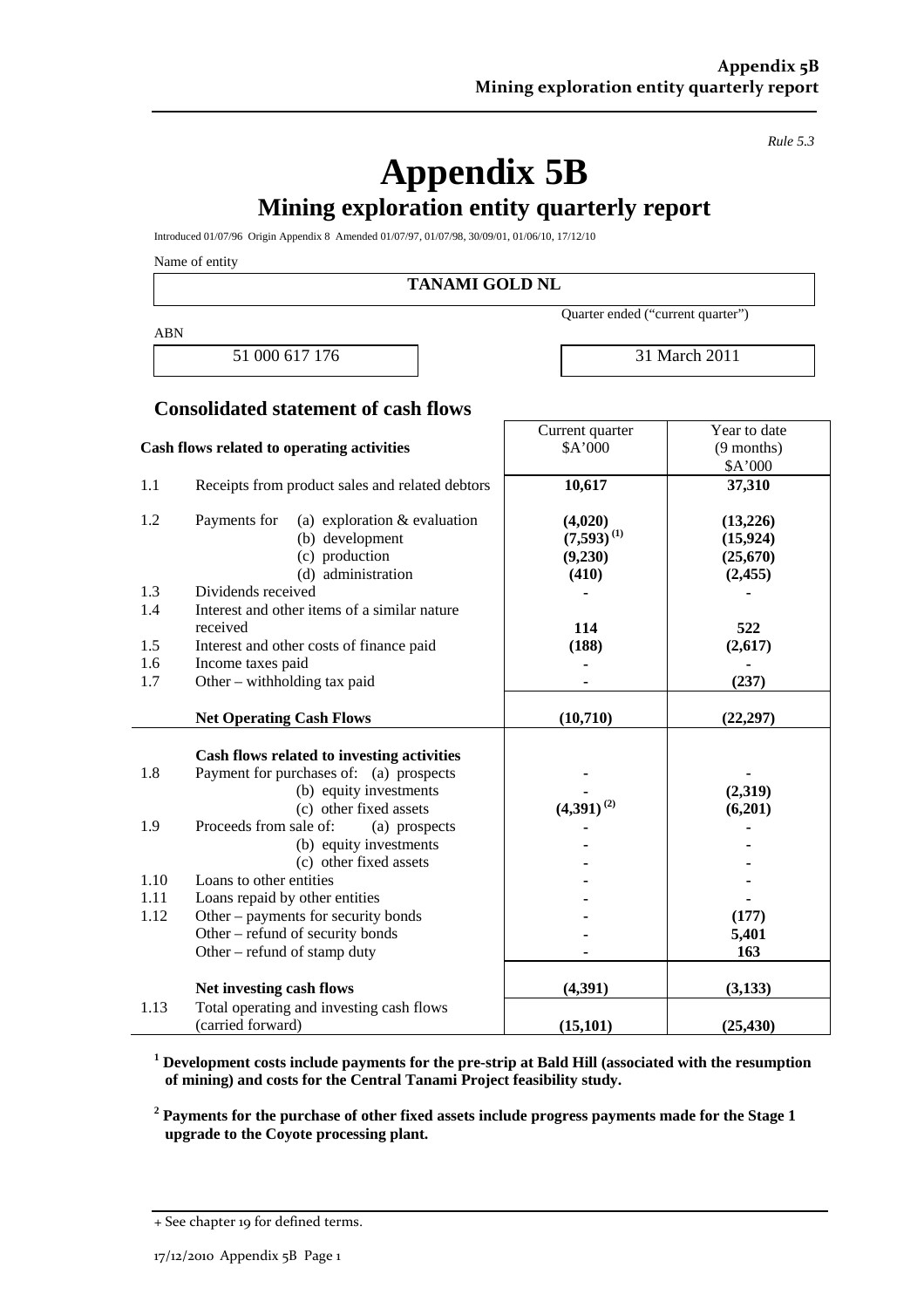#### **Appendix 5B Mining exploration entity quarterly report**

| 1.13 | Total operating and investing cash flows      |               |               |
|------|-----------------------------------------------|---------------|---------------|
|      | (brought forward)                             | (15, 101)     | (25, 430)     |
|      |                                               |               |               |
|      | Cash flows related to financing activities    |               |               |
| 1.14 | Proceeds from issues of shares, options, etc. | 19            | 60,720        |
| 1.15 | Proceeds from sale of forfeited shares        |               |               |
| 1.16 | Proceeds from borrowings                      | 10,992        | 16,230        |
| 1.17 | Repayment of borrowings                       | (38)          | (53,212)      |
| 1.18 | Dividends paid                                |               |               |
| 1.19 | Other (provide details if material)           | $\bf(1)$      | (296)         |
|      | Net financing cash flows                      | 10,972        | 23,442        |
|      |                                               |               |               |
|      | Net increase (decrease) in cash held          | (4,129)       | (1,988)       |
| 1.20 | Cash at beginning of quarter/year to date     | 8,870         | 6,729         |
| 1.21 | Exchange rate adjustments to item 1.20        |               |               |
|      |                                               | $4,741^{(3)}$ | $4,741^{(3)}$ |
| 1.22 | Cash at end of quarter                        |               |               |

**3 In addition to the \$4.741 million cash on hand as at 31 March 2011, Tanami Gold NL had an additional \$1.357 million in gold on hand an in transit for a total of \$6.098 million.** 

#### **Payments to directors of the entity and associates of the directors Payments to related entities of the entity and associates of the related entities**

|      |                                                                  | Current quarter<br>\$A'000 |
|------|------------------------------------------------------------------|----------------------------|
| 1.23 | Aggregate amount of payments to the parties included in item 1.2 | (193)                      |
| 1.24 | Aggregate amount of loans to the parties included in item 1.10   | ۰                          |

1.25 Explanation necessary for an understanding of the transactions

#### **Directors' base remuneration (153)**

#### **Non-cash financing and investing activities**

2.1 Details of financing and investing transactions which have had a material effect on consolidated assets and liabilities but did not involve cash flows

#### **N/A**

2.2 Details of outlays made by other entities to establish or increase their share in projects in which the reporting entity has an interest

**N/A** 

#### **Financing facilities available**

*Add notes as necessary for an understanding of the position.* 

<sup>+</sup> See chapter 19 for defined terms.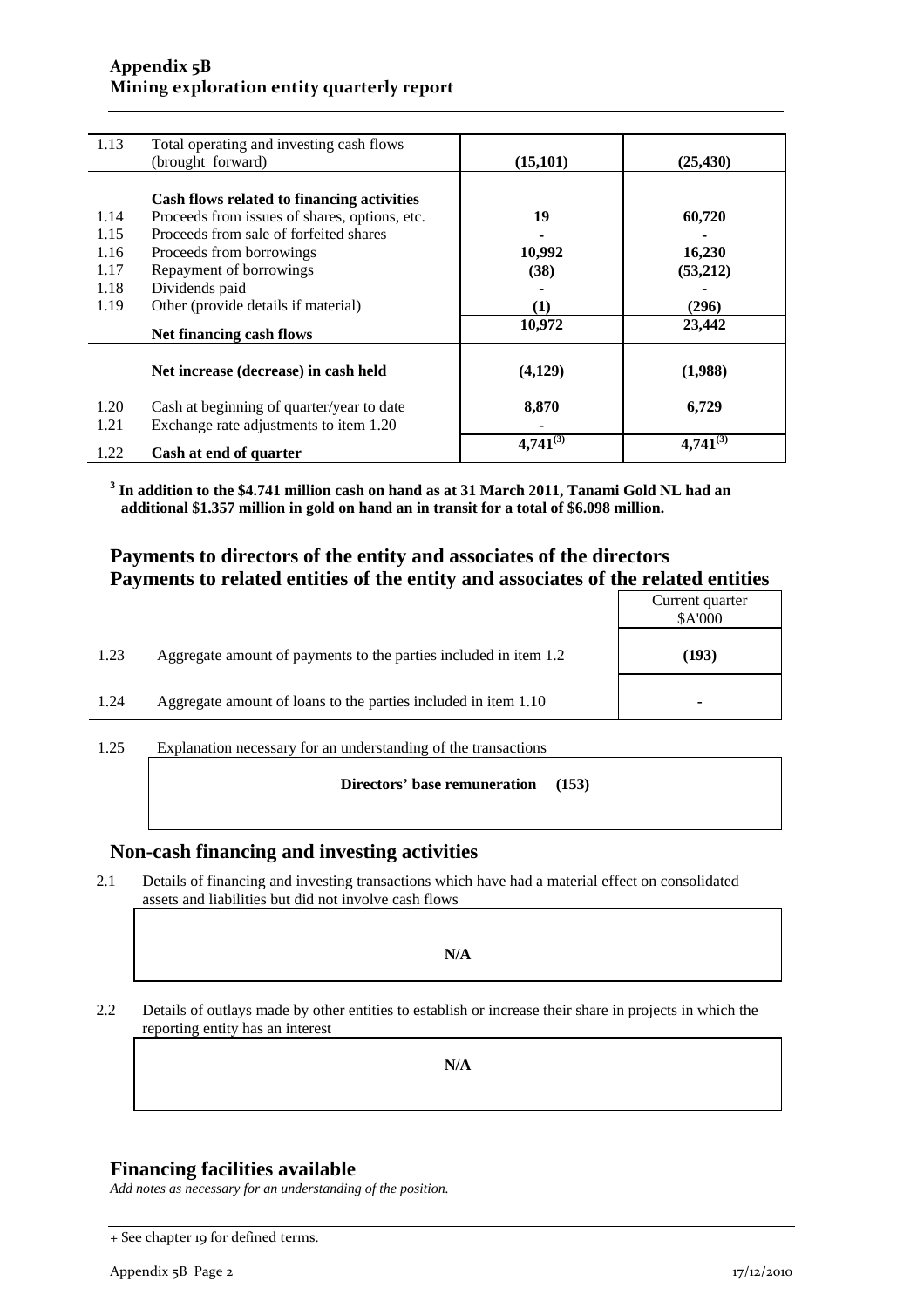$\Gamma$ 

|     |                             | Amount available<br>A'000 | Amount used<br>\$A'000 |
|-----|-----------------------------|---------------------------|------------------------|
| 3.1 | Loan facilities             | 18,885                    | 15,841                 |
| 3.2 | Credit standby arrangements | ۰                         | ۰                      |

### **Estimated cash outflows for next quarter**

| 4.1 | Exploration and evaluation | \$A'000<br>3,444 |
|-----|----------------------------|------------------|
| 4.2 | Development                | 5,108            |
| 4.3 | Production                 | 9,000            |
| 4.4 | Administration             | 827              |
|     | <b>Total</b>               | 18,379           |

#### **Reconciliation of cash**

i.

| Reconciliation of cash at the end of the quarter (as<br>shown in the consolidated statement of cash flows) to<br>the related items in the accounts is as follows. |                                                  | Current quarter<br>A'000 | Previous quarter<br>\$A'000 |
|-------------------------------------------------------------------------------------------------------------------------------------------------------------------|--------------------------------------------------|--------------------------|-----------------------------|
| Cash on hand and at bank<br>5.1                                                                                                                                   |                                                  | 4,741                    | 8,870                       |
| 5.2                                                                                                                                                               | Deposits at call                                 |                          | ۰                           |
| 5.3                                                                                                                                                               | Bank overdraft                                   |                          |                             |
| 5.4                                                                                                                                                               | Other (provide details)                          |                          | ۰                           |
|                                                                                                                                                                   | <b>Total: cash at end of quarter</b> (item 1.22) | 4.741                    | 8.870                       |

## **Changes in interests in mining tenements**

<sup>+</sup> See chapter 19 for defined terms.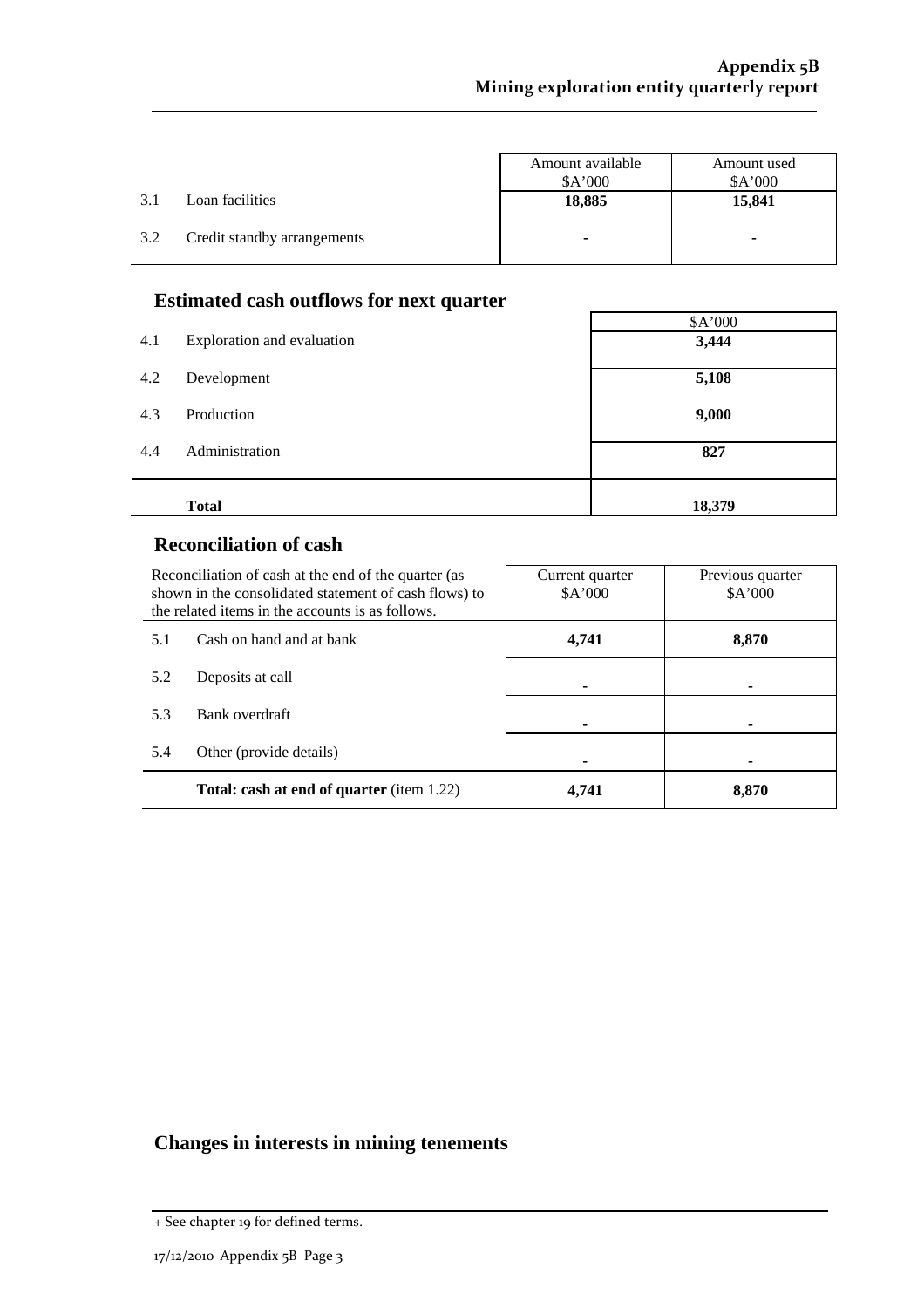#### **Appendix 5B Mining exploration entity quarterly report**

|     |                                                                     | Tenement<br>reference | Nature of interest<br>(note (2))                                                | Interest at<br>beginning<br>of quarter | Interest at<br>end of<br>quarter |
|-----|---------------------------------------------------------------------|-----------------------|---------------------------------------------------------------------------------|----------------------------------------|----------------------------------|
| 6.1 | Interests in mining<br>tenements relinquished,<br>reduced or lapsed |                       | Reduction in area by<br><b>Compulsory/Voluntary</b><br><b>Partial Surrender</b> |                                        |                                  |
|     |                                                                     |                       | Nil                                                                             |                                        |                                  |
|     |                                                                     |                       | <b>Outright Surrender</b>                                                       |                                        |                                  |
|     |                                                                     |                       | <b>Nil</b>                                                                      |                                        |                                  |
|     |                                                                     |                       | <b>Expiry</b>                                                                   |                                        |                                  |
|     |                                                                     |                       | Nil                                                                             |                                        |                                  |
|     |                                                                     |                       | <b>Withdrawal</b>                                                               |                                        |                                  |
|     |                                                                     | ELA28377              | 106 Blocks $(339 \text{ km}^2)$                                                 | 100%                                   | <b>NIL</b>                       |
|     |                                                                     |                       | <b>Sale</b>                                                                     |                                        |                                  |
|     |                                                                     |                       | <b>Nil</b>                                                                      |                                        |                                  |
| 6.2 | Interests in mining<br>tenements acquired or<br>increased           |                       | <b>Application for</b><br><b>Exploration Licence</b>                            |                                        |                                  |
|     |                                                                     | ELA28613              | 123 Blocks $(394 \text{ km}^2)$                                                 | <b>NIL</b>                             | 100%                             |
|     |                                                                     |                       | <b>Purchase</b>                                                                 |                                        |                                  |
|     |                                                                     |                       | Nil                                                                             |                                        |                                  |

<sup>+</sup> See chapter 19 for defined terms.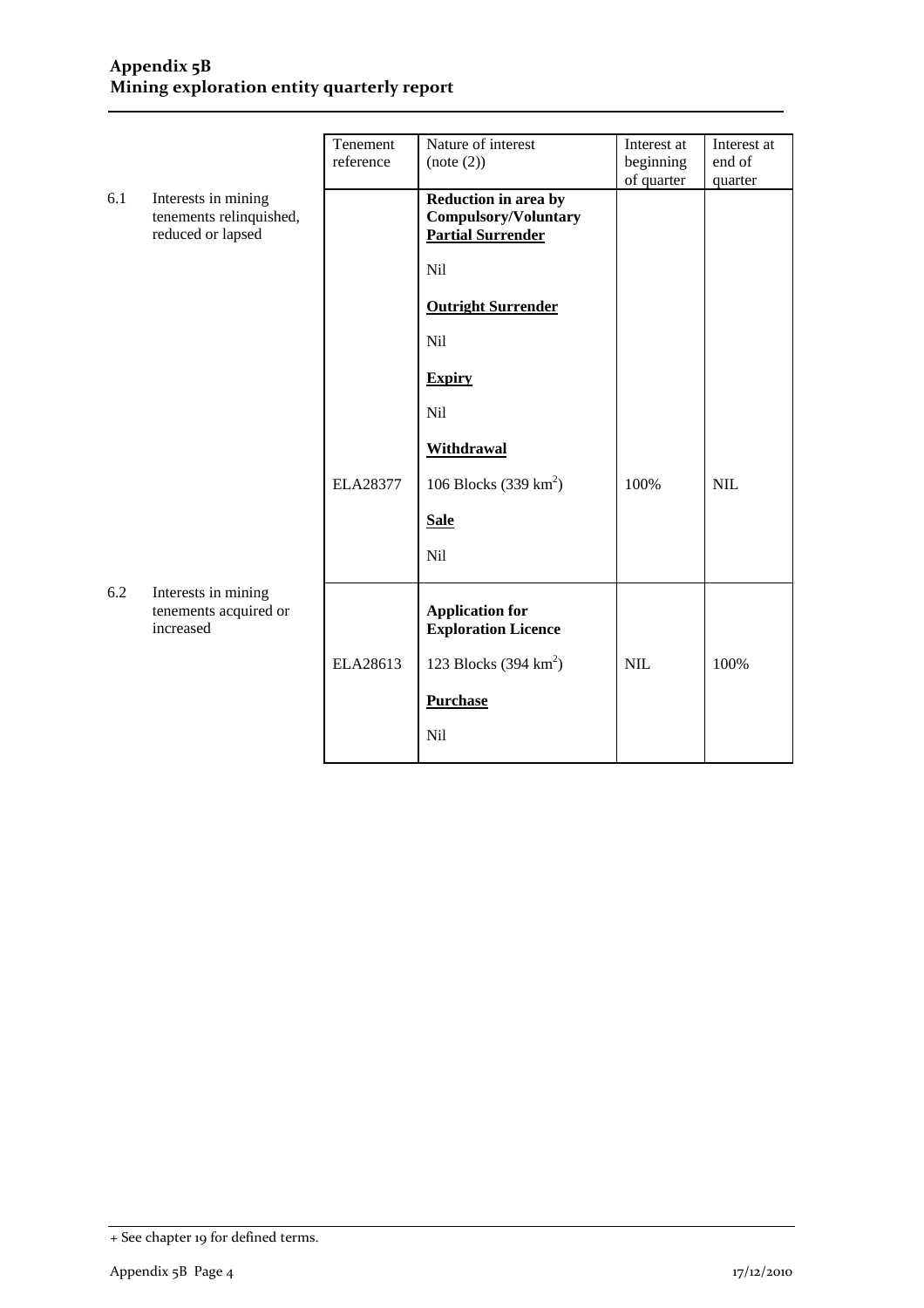#### **Issued and quoted securities at end of current quarter**

*Description includes rate of interest and any redemption or conversion rights together with prices and dates.* 

|      |                                                                                                                                 | Total number     | Number quoted  | Issue price per<br>security (see note<br>$3)$ (cents) | Amount paid up per<br>security (see note 3)<br>(cents) |
|------|---------------------------------------------------------------------------------------------------------------------------------|------------------|----------------|-------------------------------------------------------|--------------------------------------------------------|
| 7.1  | Preference<br><sup>+</sup> securities<br>(description)                                                                          |                  |                |                                                       |                                                        |
| 7.2  | Changes during<br>quarter<br>(a) Increases<br>through issues                                                                    |                  |                |                                                       |                                                        |
|      | (b) Decreases<br>through returns<br>of capital, buy-<br>backs,<br>redemptions                                                   |                  |                |                                                       |                                                        |
| 7.3  | +Ordinary<br>securities                                                                                                         | 260,997,677      | 260,997,677    |                                                       |                                                        |
| 7.4  | Changes during<br>quarter<br>(a) Increases<br>through issues<br>(b) Decreases<br>through returns<br>of capital, buy-<br>backs   |                  |                |                                                       |                                                        |
| 7.5  | +Convertible<br>debt securities<br>(description)                                                                                |                  |                |                                                       |                                                        |
| 7.6  | Changes during<br>quarter<br>(a) Increases<br>through issues<br>(b) Decreases<br>through<br>securities<br>matured,<br>converted |                  |                |                                                       |                                                        |
| 7.7  | <b>Options</b><br>(description and<br>conversion                                                                                | 31,667<br>58,334 |                | Exercise price<br>\$4.50<br>\$6.00                    | Expiry date<br>31/03/2012<br>22/11/2012                |
| 7.8  | factor)<br>Issued during                                                                                                        | 58,334           |                | \$4.50                                                | 22/11/2012                                             |
| 7.9  | quarter<br><b>Exercised</b> during<br>quarter                                                                                   | 50,001           | $\overline{a}$ | \$0.39                                                | 28/02/2014                                             |
| 7.10 | Expired during<br>quarter                                                                                                       |                  |                |                                                       |                                                        |
| 7.11 | <b>Debentures</b><br>(totals only)                                                                                              |                  |                |                                                       |                                                        |
| 7.12 | <b>Unsecured</b><br>notes (totals<br><i>only</i> )                                                                              |                  |                |                                                       |                                                        |

<sup>+</sup> See chapter 19 for defined terms.